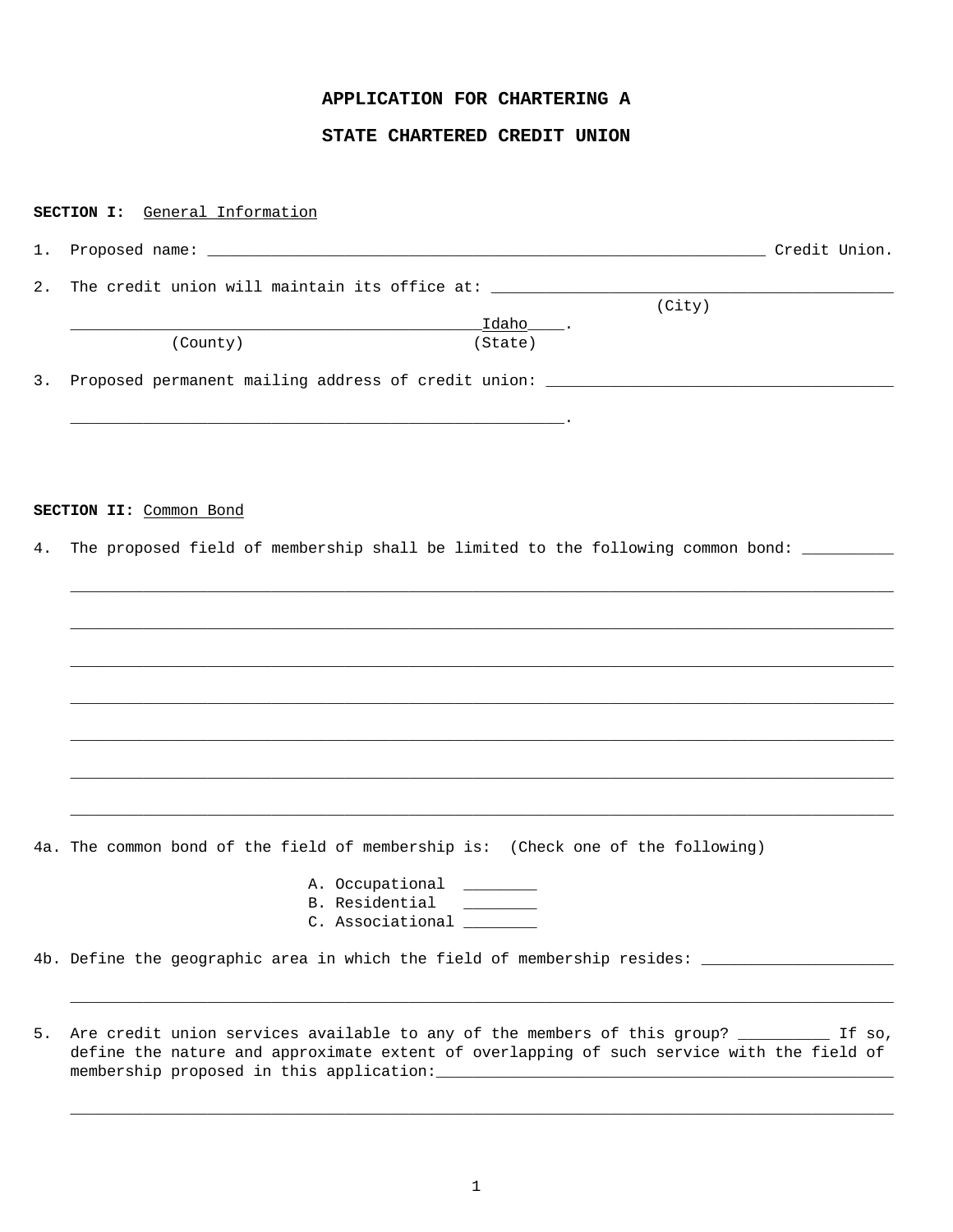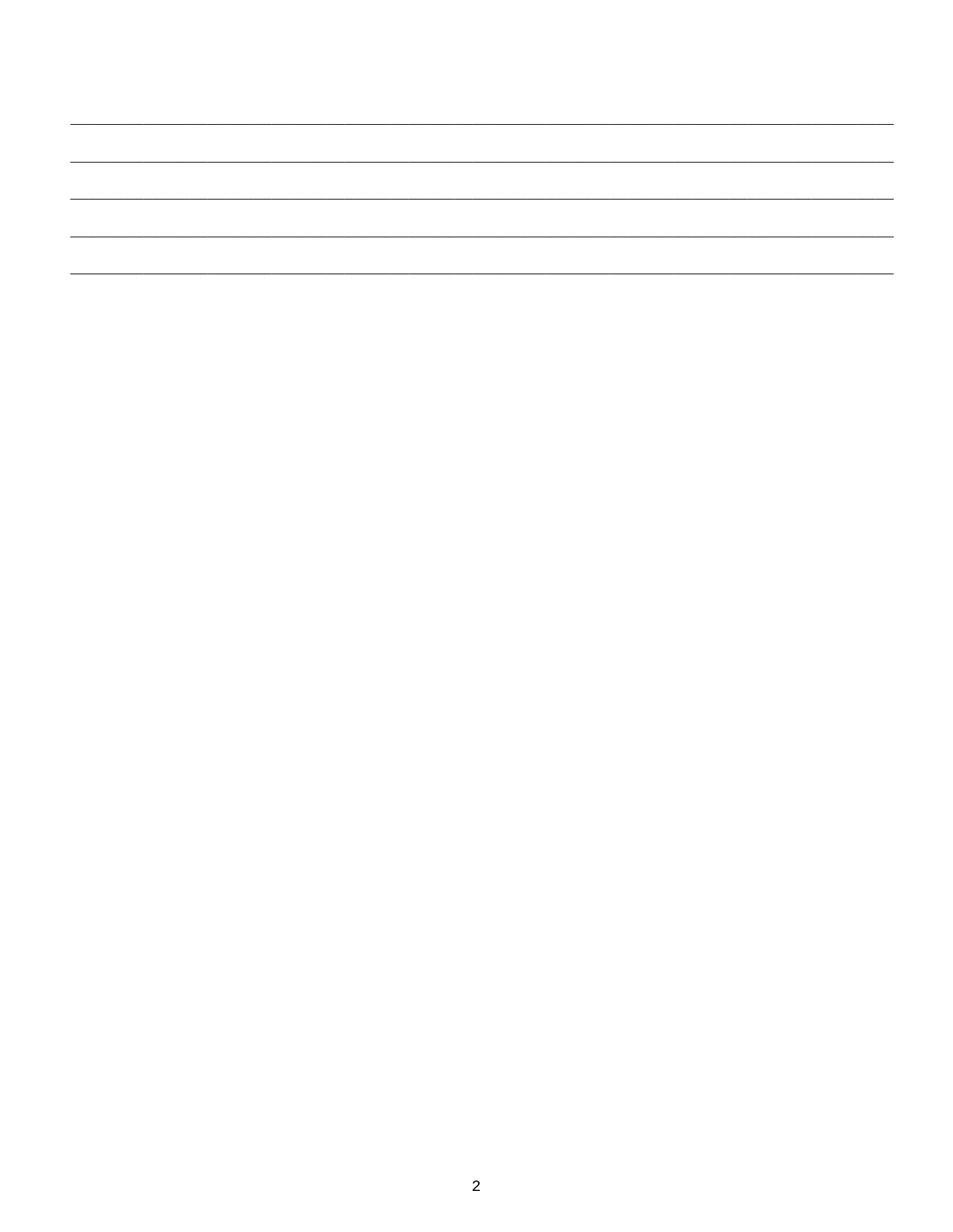| SECTION III: Employment Stability and Economic Characteristics |  |  |  |  |  |  |  |
|----------------------------------------------------------------|--|--|--|--|--|--|--|
|----------------------------------------------------------------|--|--|--|--|--|--|--|

- 6. What is the number of potential members:
	- A. Primary (Actual Employees, etc.) \_\_\_\_\_\_\_\_\_\_ B. Secondary

\_\_\_\_\_\_\_\_\_\_\_\_\_\_\_\_\_\_\_\_\_\_\_\_\_\_\_\_\_\_\_\_\_\_\_\_\_\_\_\_\_\_\_\_\_\_\_\_\_\_\_\_\_\_\_\_\_\_\_\_\_\_\_\_\_\_\_\_\_\_\_\_\_\_\_\_\_\_\_\_\_\_\_\_\_\_\_\_\_

\_\_\_\_\_\_\_\_\_\_\_\_\_\_\_\_\_\_\_\_\_\_\_\_\_\_\_\_\_\_\_\_\_\_\_\_\_\_\_\_\_\_\_\_\_\_\_\_\_\_\_\_\_\_\_\_\_\_\_\_\_\_\_\_\_\_\_\_\_\_\_\_\_\_\_\_\_\_\_\_\_\_\_\_\_\_\_\_\_

\_\_\_\_\_\_\_\_\_\_\_\_\_\_\_\_\_\_\_\_\_\_\_\_\_\_\_\_\_\_\_\_\_\_\_\_\_\_\_\_\_\_\_\_\_\_\_\_\_\_\_\_\_\_\_\_\_\_\_\_\_\_\_\_\_\_\_\_\_\_\_\_\_\_\_\_\_\_\_\_\_\_\_\_\_\_\_\_\_

\_\_\_\_\_\_\_\_\_\_\_\_\_\_\_\_\_\_\_\_\_\_\_\_\_\_\_\_\_\_\_\_\_\_\_\_\_\_\_\_\_\_\_\_\_\_\_\_\_\_\_\_\_\_\_\_\_\_\_\_\_\_\_\_\_\_\_\_\_\_\_\_\_\_\_\_\_\_\_\_\_\_\_\_\_\_\_\_\_

\_\_\_\_\_\_\_\_\_\_\_\_\_\_\_\_\_\_\_\_\_\_\_\_\_\_\_\_\_\_\_\_\_\_\_\_\_\_\_\_\_\_\_\_\_\_\_\_\_\_\_\_\_\_\_\_\_\_\_\_\_\_\_\_\_\_\_\_\_\_\_\_\_\_\_\_\_\_\_\_\_\_\_\_\_\_\_\_\_

\_\_\_\_\_\_\_\_\_\_\_\_\_\_\_\_\_\_\_\_\_\_\_\_\_\_\_\_\_\_\_\_\_\_\_\_\_\_\_\_\_\_\_\_\_\_\_\_\_\_\_\_\_\_\_\_\_\_\_\_\_\_\_\_\_\_\_\_\_\_\_\_\_\_\_\_\_\_\_\_\_\_\_\_\_\_\_\_\_

\_\_\_\_\_\_\_\_\_\_\_\_\_\_\_\_\_\_\_\_\_\_\_\_\_\_\_\_\_\_\_\_\_\_\_\_\_\_\_\_\_\_\_\_\_\_\_\_\_\_\_\_\_\_\_\_\_\_\_\_\_\_\_\_\_\_\_\_\_\_\_\_\_\_\_\_\_\_\_\_\_\_\_\_\_\_\_\_\_

\_\_\_\_\_\_\_\_\_\_\_\_\_\_\_\_\_\_\_\_\_\_\_\_\_\_\_\_\_\_\_\_\_\_\_\_\_\_\_\_\_\_\_\_\_\_\_\_\_\_\_\_\_\_\_\_\_\_\_\_\_\_\_\_\_\_\_\_\_\_\_\_\_\_\_\_\_\_\_\_\_\_\_\_\_\_\_\_\_

\_\_\_\_\_\_\_\_\_\_\_\_\_\_\_\_\_\_\_\_\_\_\_\_\_\_\_\_\_\_\_\_\_\_\_\_\_\_\_\_\_\_\_\_\_\_\_\_\_\_\_\_\_\_\_\_\_\_\_\_\_\_\_\_\_\_\_\_\_\_\_\_\_\_\_\_\_\_\_\_\_\_\_\_\_\_\_\_\_

\_\_\_\_\_\_\_\_\_\_\_\_\_\_\_\_\_\_\_\_\_\_\_\_\_\_\_\_\_\_\_\_\_\_\_\_\_\_\_\_\_\_\_\_\_\_\_\_\_\_\_\_\_\_\_\_\_\_\_\_\_\_\_\_\_\_\_\_\_\_\_\_\_\_\_\_\_\_\_\_\_\_\_\_\_\_\_\_\_

7. What is the principal activity in which the business or association is engaged: \_\_\_\_\_\_\_\_

7a. How long has the business or association been established: \_\_\_\_\_\_\_\_\_\_\_\_\_\_\_\_\_

- 7b. If the common bond is occupational, indicate if the employer is a proprietorship, corporation, or partnership, and whether income is derived from contractual employment:
- 7c. If the common bond is occupational, indicate whether the employer is a state or other public agency. If so, indicate source of funding: \_\_\_\_\_\_\_\_\_\_\_\_\_\_\_\_\_\_\_\_\_\_\_\_\_\_\_\_\_\_

8. What is the median income of the proposed membership: \_\_\_\_\_\_\_\_\_\_\_\_\_\_\_\_\_\_\_\_\_\_\_\_

9. For what length of time do the proposed members generally stay within the common bond:

10. What facilities and assistance will the employer or association provide:

| Office Space       |  |
|--------------------|--|
| Furniture/Fixtures |  |
| Equipment          |  |
| Payroll Deduction  |  |

11. Please submit a proforma statement of the credit union for the next three (3) years.

## **SECTION IV:** Miscellaneous Information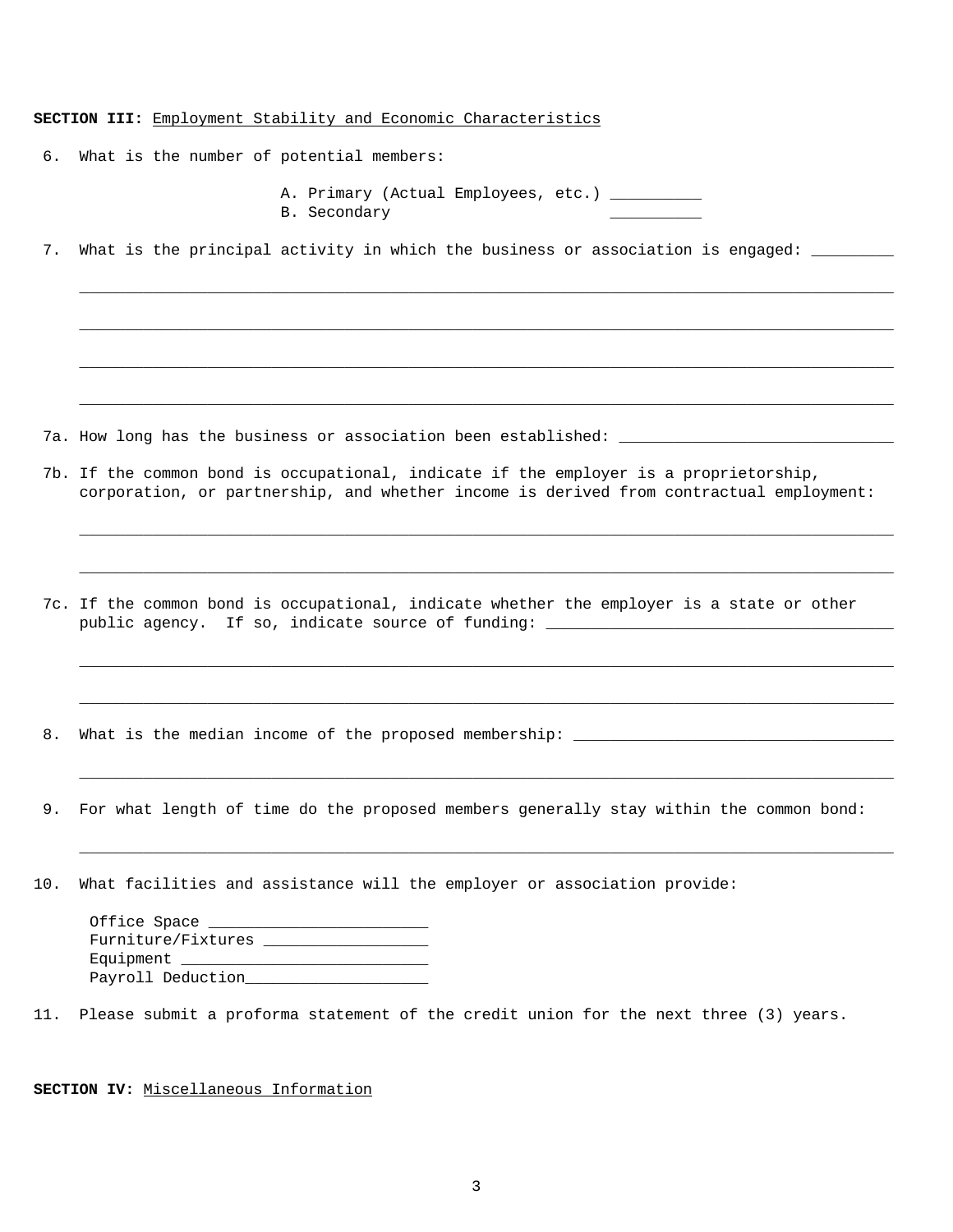12. What considerations have been given for the safeguarding of the books, records and 

 $\overline{4}$